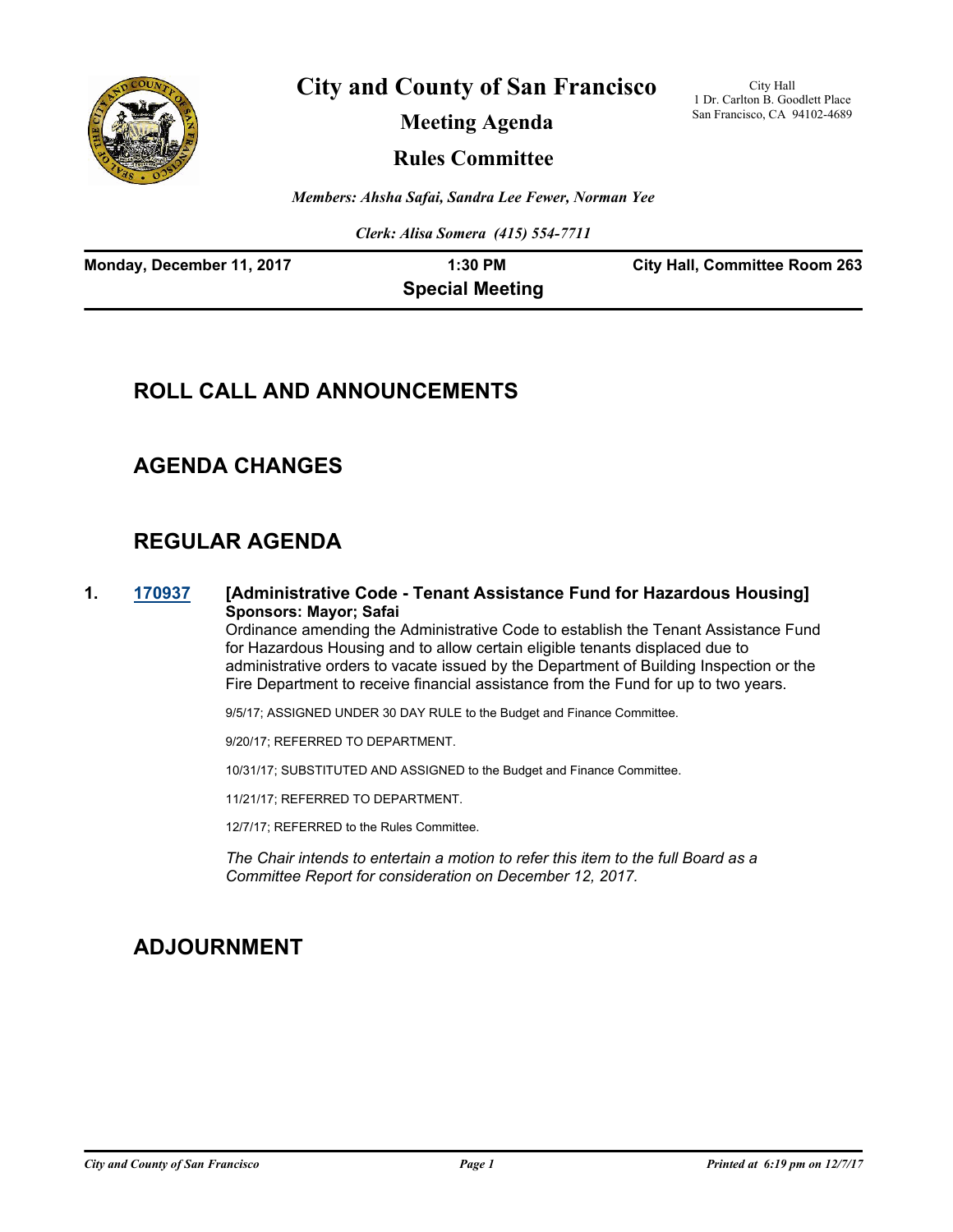# **LEGISLATION UNDER THE 30-DAY RULE**

*NOTE: The following legislation will not be considered at this meeting. Board Rule 3.22 provides that when an Ordinance or Resolution is introduced which would CREATE OR REVISE MAJOR CITY POLICY, the Committee to which the legislation is assigned shall not consider the legislation until at least thirty days after the date of introduction. The provisions of this rule shall not apply to the routine operations of the departments of the City or when a legal time limit controls the hearing timing. In general, the rule shall not apply to hearings to consider subject matter when no legislation has been presented, nor shall the rule apply to resolutions which simply URGE action to be taken.*

#### **[171171](http://sfgov.legistar.com/gateway.aspx?m=l&id=32713) [Administrative Code - Shelter Monitoring Committee - Composition of Membership, Powers and Duties, and Sunset Date]**

Ordinance amending the Administrative Code to change the qualifications for members of the Shelter Monitoring Committee, create staggered terms for members, establish a sunset date for the Committee, and to allow shelters that contract with the City to provide clients with clean blankets if clean sheets are unavailable. (Public Health Department)

11/6/17; RECEIVED FROM DEPARTMENT.

11/14/17; ASSIGNED UNDER 30 DAY RULE to the Rules Committee.

#### **[171252](http://sfgov.legistar.com/gateway.aspx?m=l&id=32794) [Administrative Code - Establishing an Office of Tenant Assistance] Sponsors: Sheehy; Breed**

Ordinance amending the Administrative Code to establish an Office of Tenant Assistance to provide full scope legal representation to San Francisco tenants in certain eviction proceedings; and to require notice regarding the Office of Tenant Assistance to tenants being evicted from rental units covered by the Rent Ordinance.

(Fiscal Impact; no Budget and Legislative Analyst Report)

11/28/17; ASSIGNED UNDER 30 DAY RULE to the Rules Committee.

12/5/17; REFERRED TO DEPARTMENT.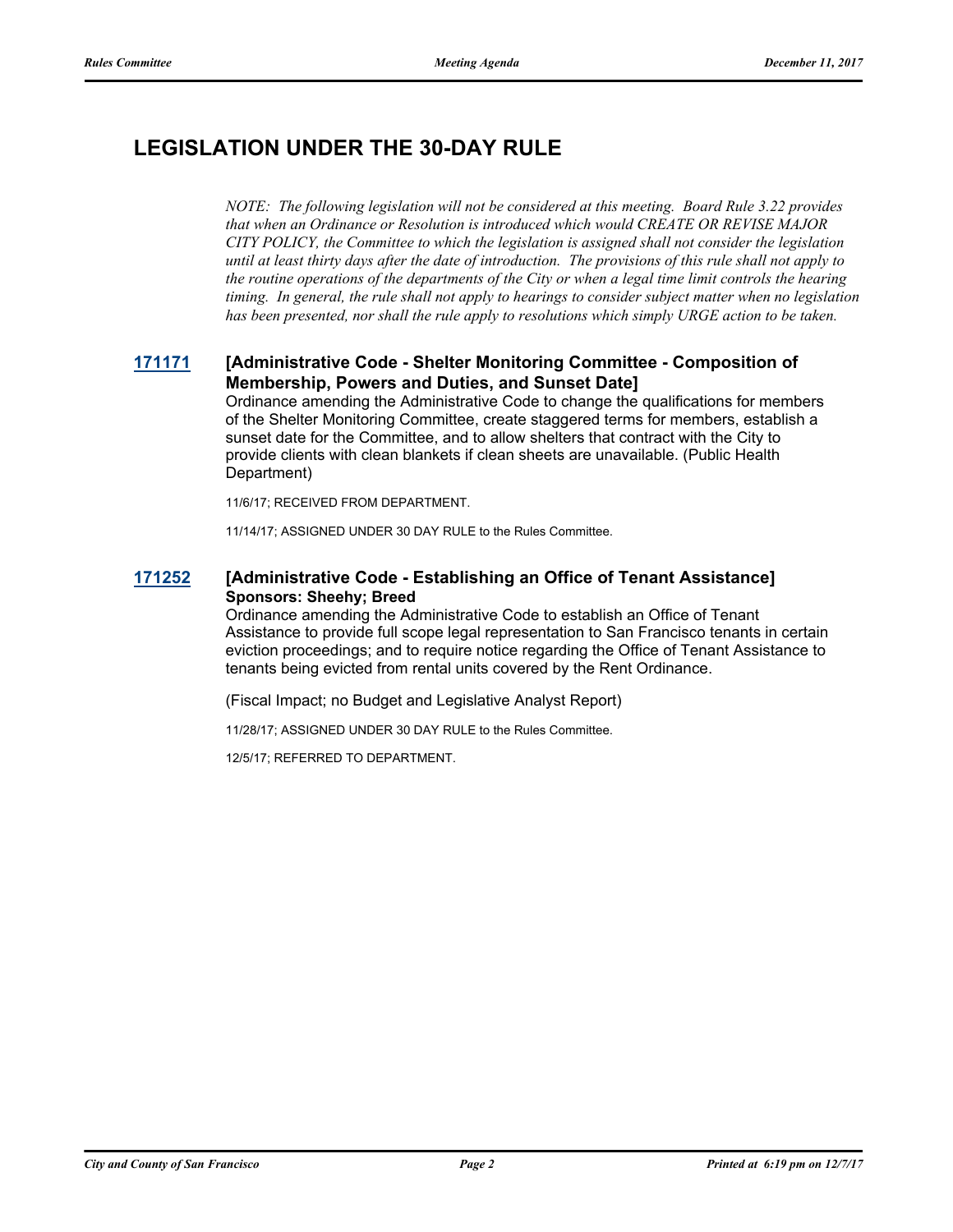#### **Agenda Item Information**

Each item on the Consent or Regular agenda may include the following documents:

1) Legislation, 2) Budget and Legislative Analyst report,

3) Department or Agency cover letter and/or report, 4) Public correspondence

Items will be available for review at City Hall, 1 Dr. Carlton B. Goodlett Place, Room 244, Reception Desk.

#### **Meeting Procedures**

The Board of Supervisors is the legislative body of the City and County of San Francisco. The Board has several standing committees where ordinances and resolutions are the subject of hearings at which members of the public are urged to testify. The full Board does not hold a second public hearing on measures which have been heard in committee.

Board procedures do not permit: 1) persons in the audience to vocally express support or opposition to statements by Supervisors or by other persons testifying; 2) ringing and use of cell phones, pagers, and similar sound-producing electronic devices; 3) bringing in or displaying signs in the meeting room; and 4) standing in the meeting room.

Each member of the public will be allotted the same maximum number of minutes to speak as set by the President or Chair at the beginning of each item or public comment, excluding City representatives, except that public speakers using interpretation assistance will be allowed to testify for twice the amount of the public testimony time limit. If simultaneous interpretation services are used, speakers will be governed by the public testimony time limit applied to speakers not requesting interpretation assistance. Members of the public who want a document placed on the overhead for display should clearly state such and subsequently remove the document when they want the screen to return to live coverage of the meeting.

IMPORTANT INFORMATION: The public is encouraged to testify at Committee meetings. Persons unable to attend the meeting may submit to the City, by the time the proceedings begin, written comments regarding the agenda items. These comments will be made a part of the official public record and shall be brought to the attention of the Board of Supervisors. Written communications should be submitted to the Clerk of the Board or Clerk of the Committee: 1 Dr. Carlton B. Goodlett Place, Room 244, San Francisco, CA 94102. Communications not received prior to the hearing may be delivered to the Clerk of the Board or Clerk of the Committee at the hearing and you are encouraged to bring enough copies for distribution to all of its members.

LAPTOP COMPUTER FOR PRESENTATIONS: Contact City Hall Media Services at (415) 554-7490 to coordinate the use of the laptop computer for presentations. Presenters should arrive 30 minutes prior to the meeting to test their presentations on the computer.

COPYRIGHT: System content that is broadcasted live during public proceedings is secured by High-bandwidth Digital Content Protection (HDCP), which prevents copyrighted or encrypted content from being displayed or transmitted through unauthorized devices. Members of the public who utilize chamber digital, audio and visual technology may not display copyrighted or encrypted content during public proceedings.

AGENDA PACKET: Available for review in the Office of the Clerk of the Board, City Hall, 1 Dr.Carlton B Goodlett Place, Room 244, or on the internet at http://www.sfbos.org/meetings. Meetings are cablecast on SFGovTV, the Government Channel 26. For DVD copies and scheduling call (415) 554-4188.

LANGUAGE INTERPRETERS: Requests must be received at least 48 hours in advance of the meeting to help ensure availability. Contact Peggy Nevin at (415) 554-5184. AVISO EN ESPAÑOL: La solicitud para un traductor debe recibirse antes de mediodía de el viernes anterior a la reunion. Llame a Peggy Nevin at (415) 554-5184. Paunawa: Ang mga kahilingan ay kailangang matanggap sa loob ng 48 oras bago mag miting upang matiyak na matutugunan ang mga hiling. Mangyaring tumawag ka sa (415) 554-5184.